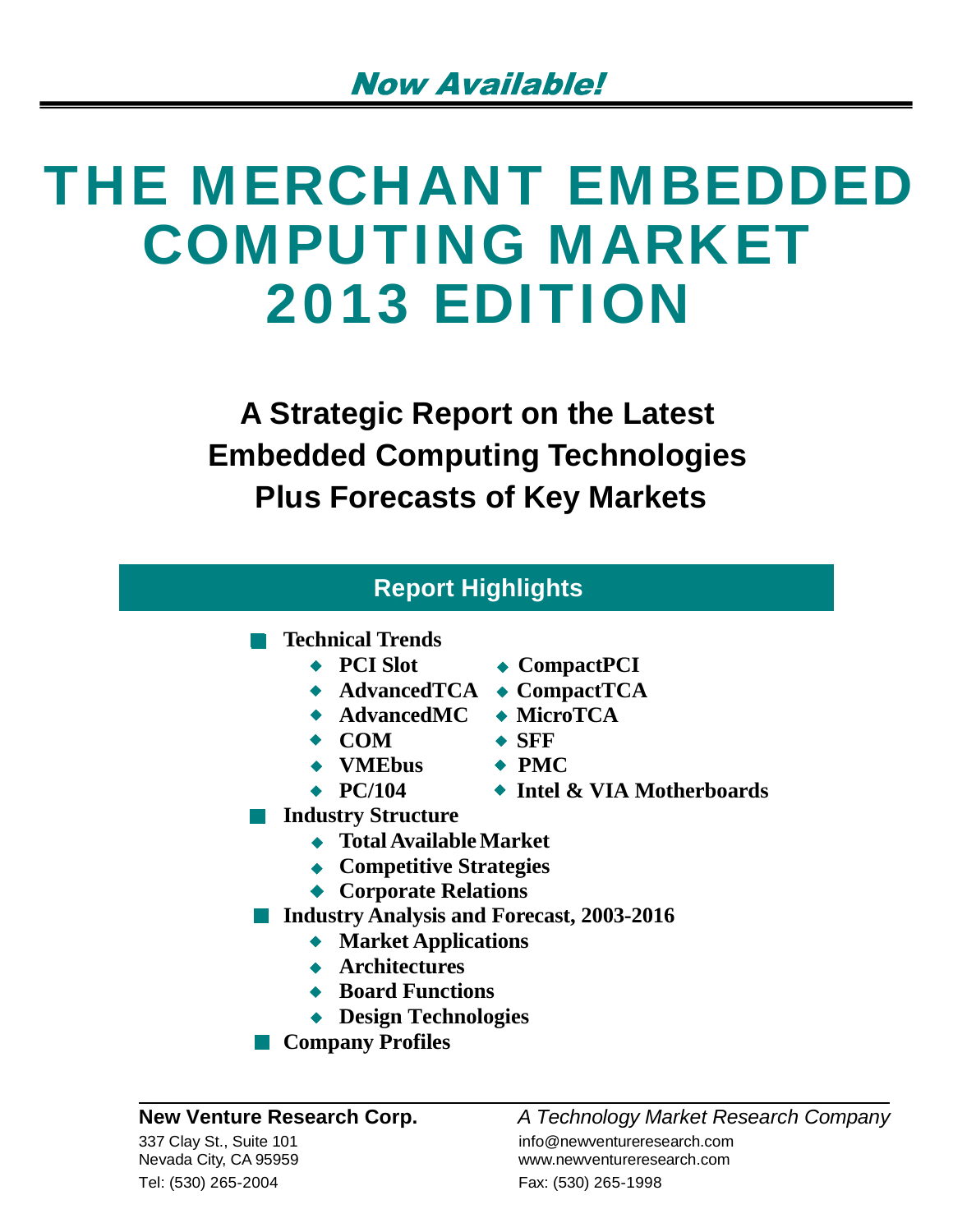### **Synopsis**

**The Merchant Embedded Computing Market - 2013 Edition** report analyzes the performance of the industry from 2003 - 2017. Although there are several hundred companies, most are fairly small in revenue and highly specialized, focusing on specific application segments with unique product requirements. The report tracks and analyzes five application markets, nine bus architectures and four form factors. Specific trends and issues of the forecast by application, bus architecture and form function are covered in detail in the report.

Whereas the overall MEC market is slowly recovering from the trauma of 2009's economic meltdown, the performance of various market segments, bus architectures, and companies are recovering at different rates. Total revenue was just over \$5 billion in 2012, an increase from the previous years. With the worldwide economy stabilizing, the MEC industry recovered at about 6 percent in 2017 to ~\$6+ billion.

The MEC report targets five specific application markets: Communications, Industrial, Medical, Military/Aerospace and an Other category that includes transportation, security, surveillance, point-of-sale/kiosk applications, etc. The Communication wireless segment is being driven by the exploding smart phone and tablet traffic and the four billion devices connected to the internet. 3G/4G services are where the money is for carriers going forward and the wireline and optical networks are gearing up for upgrades to support the ever increasing traffic. The Industrial market particularly suffered from the financial crisis but investment in capital equipment infrastructure as well as test & measurement has returned. The automotive sector has seen renewed growth.

The Medical segment was hit hard by the healthcare cutbacks which made purchasing MEC-based, large equipment much more difficult. The usually healthy Military/Aerospace segment is now facing a rapidly declining defense department budget in the USA. Counter to this, the military is trying to use more and more electronics for the Internet enabled soldier and robotic weapons.

Each architecture has a different rate of adoption depending on the needs of individual application segments. Overall key trends are "Power is up and down; Green is the new color; and small is big." New 28- and 32-nm silicon for microprocessors, graphics, DSPs and high integration I/O chips pack a lot of processing power while greatly reducing power consumption. These incredibly powerful devices are changing the landscape of the embedded board market. High integration silicon and serial buses enable more small form factors (SFF) than in the past and are making many older, parallel bus structures, such as PCI, look like the bus architecture equivalent of a "clunker." Bus structures continue to proliferate around the major and long established busses but the number of variances is past 100.

The MEC industry can be segmented into four form functions defined as: single-board computers (SBC), digital signal processor (DSP) boards, I/O boards and an 'All Other' category that incorporates a huge number of diverse and specific functions. In some applications I/O boards are proliferating and are customized to the wide spectrum of I/O functions that different applications use. In other applications, single-board computers are becoming the trend as they incorporate more and more functionality with advanced silicon and draw in DSP, graphics and many advanced I/O functions.

#### **About New Venture Research**

**NVR** is a provider of worldwide business market intelligence, growth management and advisory services to companies in electronics high-technology markets with special focus on semiconductors, component packaging and electronics assembly. **NVR** has been covering the merchant embedded computing market since 1993 from a technology, manufacturing, and market growth opportunity perspective and improves its database and coverage with each year.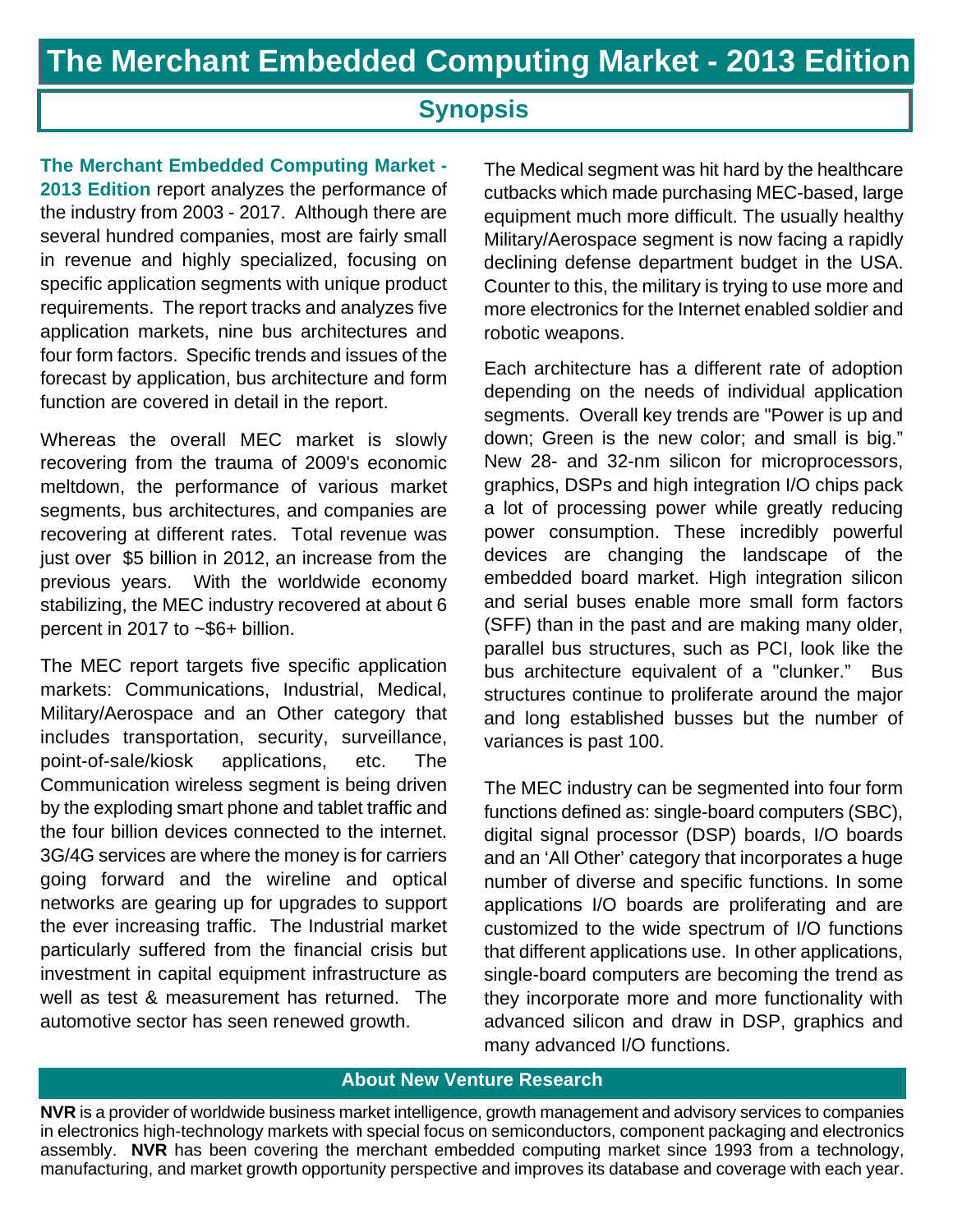## **The Merchant Embedded Computing Market - 2013 Edition**

#### **Table of Contents**

#### **Chapter 1: Introduction**

#### **Chapter 2: Executive Summary**

#### **Chapter 3: Technical Trends**

**VMEbus (PMC, 2eSST, PCI-X, etc.) PCI, Compact PCI Advanced TCA, Compact TCA, MicroTCA Advanced MC, PC/104 Intel and VIA Motherboards (ATX, MicroATX, FlexATX, BTX, Mini-ITX, Nano-ITX, Pico-ITX) COM (ETX, COM Express, XTX, Rugged COM, Qseven, Other COM)**

#### **Chapter 4: Industry Structure**

**Global Economic Factors Total Available Market Communications Industrial Medical Military/Aerospace Other Competitive Strategies Corporate Relations Standards MPUs, DSPs, GPUs and FPGAs Proliferation**

#### **Chapter 5: Industry Analysis and History 2003-2011**

**Chapter 6: Industry Analysis and Forecast 2011-2016**

#### **Chapter 7: Revenue by Bus Architecture, Function and Technology**

| <b>Revenue, ASP &amp; Units by Application</b> |                           |
|------------------------------------------------|---------------------------|
| <b>Communications</b>                          | <b>Industrial</b>         |
| <b>Medical</b>                                 | <b>Military/Aerospace</b> |
| <b>Transportation</b>                          | <b>All Other</b>          |
| Revenue, ASP & Units by Bus Architecture       |                           |
| <b>DOL Compact DOL Advents JTOA</b>            |                           |

- **PCI, Compact PCI, AdvancedTCA, VMEbus, PMC, AdvancedMC, MicroTCA, PC/104, COM, Other**
- **Revenue, ASP & Units by Function SBC, DSP, I/O Boards/Modules and Other**
- **Revenue, ASP & Units by Technology APUs, MPUs, DSPs, GPUs, FPGAs, OS, Other**

#### **Chapter 8: Company Profiles**

**AAEON AcQ Inducom Acromag Acrosser ADLINK AdvancedIO Systems Advantech Aitech ARBOR Technology AudioCodes Avalue Technology AXIOMTEK BittWare Concurrent Tech congatec AG Connect Tech Cornet Technology Critical I/O Curtiss-Wright Controls Cyclone Microsystems Data Device DFI-ITOX Dialogic Diamond Systems Diversified Technology DSM Computer Dynatem E.E.P.D. ELTEC Embedded Planet Emerson Eurotech EVOC Intelligent Tech Extreme Engineering Fastwel GE Intelligent Platforms General Micro Systems I-Bus IBASE Technology**

**IEI Tech Interface Concept Interphase Kontron Lanner LiPPERT ADLINK Lyrtech Magma MEN Mikro Mercury Computer Micro/Sys MPL N.A.T. Nallatech National Instruments NEXCOM Octagon Systems One Stop Systems Oracle (Sun) Pentek Performance Tech PFU Systems Portwell RadiSys RTD Embedded Tech SECO SKY Computers Technobox TEK Microsystems TEWS Themis Computer Trenton Technology V Rose Microsystems VadaTech VersaLogic VIA Technologies WinSystems Xembedded**